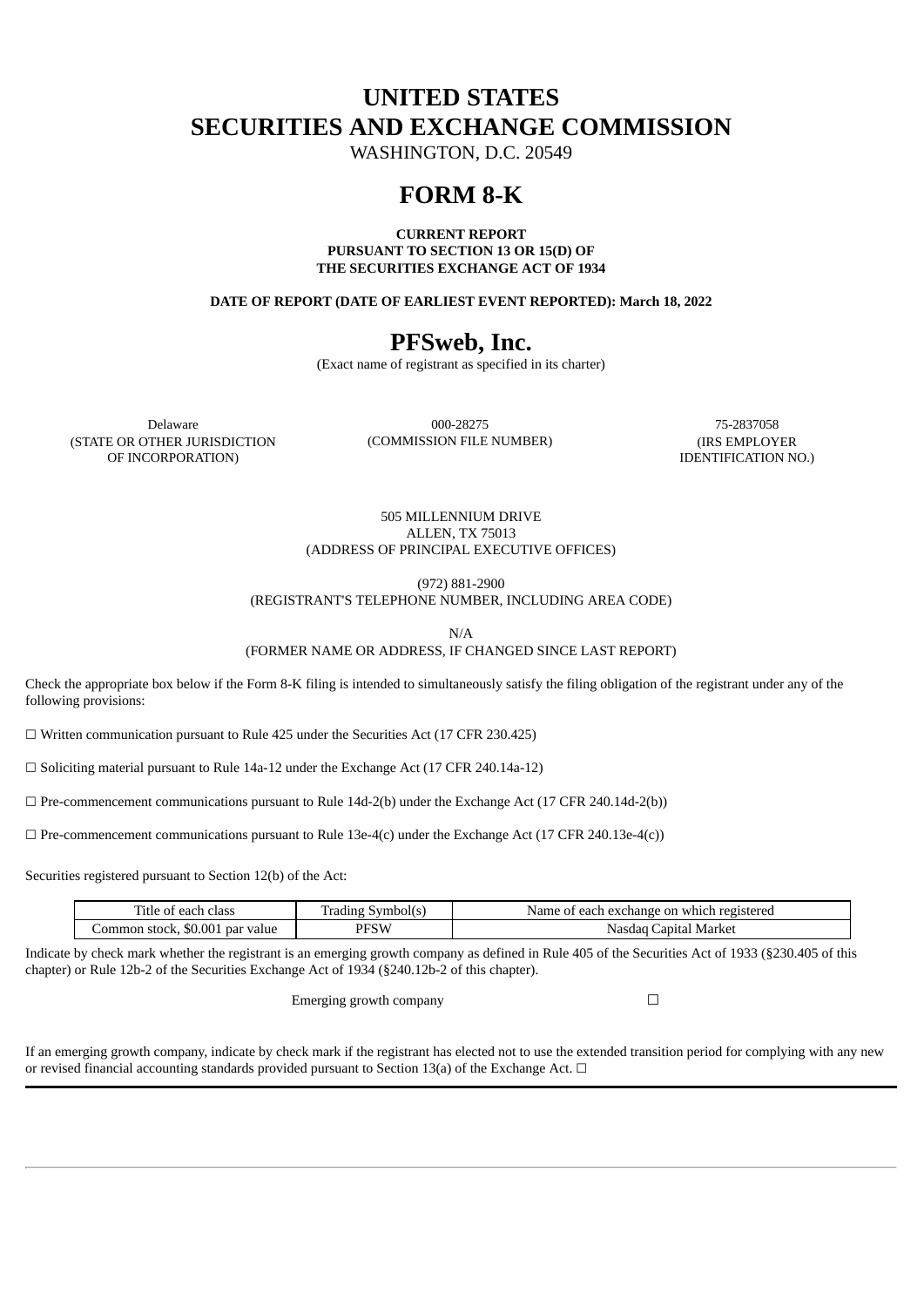### **INFORMATION TO BE INCLUDED IN THE REPORT**

#### ITEM 3.01 Notice of Delisting of Failure to Satisfy a Continued Listing Rule or Standard; Transfer of Listing

On March 18, 2022, PFSweb, Inc., a Delaware corporation (the "Company"), received a written notice (the "Notice") from the Nasdaq Stock Market notifying the Company that it is not in compliance with the periodic filing requirements for continued listing set forth in Nasdaq Listing Rule 5250(c)(1) because the Company's Annual Report on Form 10-K for the for the year ended December 31, 2021 (the "Form 10-K") was not filed with the Securities and Exchange Commission by the required due date of March 16, 2022. This Notice received from Nasdaq has no immediate effect on the listing or trading of the Company's shares. Nasdaq has provided the Company with 60 calendar days, until May 17, 2022 to submit a plan to regain compliance. If Nasdaq accepts the Company's plan, then Nasdaq may grant the Company up to 180 days from the prescribed due date for the filing of the Form 10-K, or September 12, 2022, to regain compliance.

The Company expects and intends to submit to Nasdaq the compliance plan by May 16, 2022.

This announcement is made in compliance with Nasdaq Listing Rule 5810(b), which requires prompt disclosure of receipt of a deficiency notification.

#### **ITEM 7.01 Regulation FD Disclosure**

On March 21, 2022, the Company issued a press release about the receipt of the Notice from Nasdaq. A copy of the press release is furnished as Exhibit 99.1 to this Current Report on Form 8-K.

The information presented in Item 7.01 of this Current Report on Form 8-K and Exhibit 99.1 shall not be deemed to be "filed" for purposes of Section 18 of the Securities Exchange Act of 1934, as amended (the "Exchange Act"), or otherwise subject to the liabilities of that section, unless the Company specifically states that the information is to be considered "filed" under the Exchange Act or specifically incorporates it by reference into a filing under the Securities Act of 1933, as amended, or the Exchange Act.

#### **ITEM 9.01. Financial Statements and Exhibits.**

(d) *Exhibits*.

| <b>Exhibit No.</b> | <b>Description</b>                                         |
|--------------------|------------------------------------------------------------|
| 99.1               | Press Release Issued March 21, 2022                        |
| 104                | Cover Page Interactive Data file, formatted in Inline XBRL |

*Cautionary Note Regarding Forward-Looking Statements*. This Current Report on Form 8-K and the press release contain forward-looking statements which involve certain risks and uncertainties that could cause actual results to differ materially from those expressed or implied by these statements.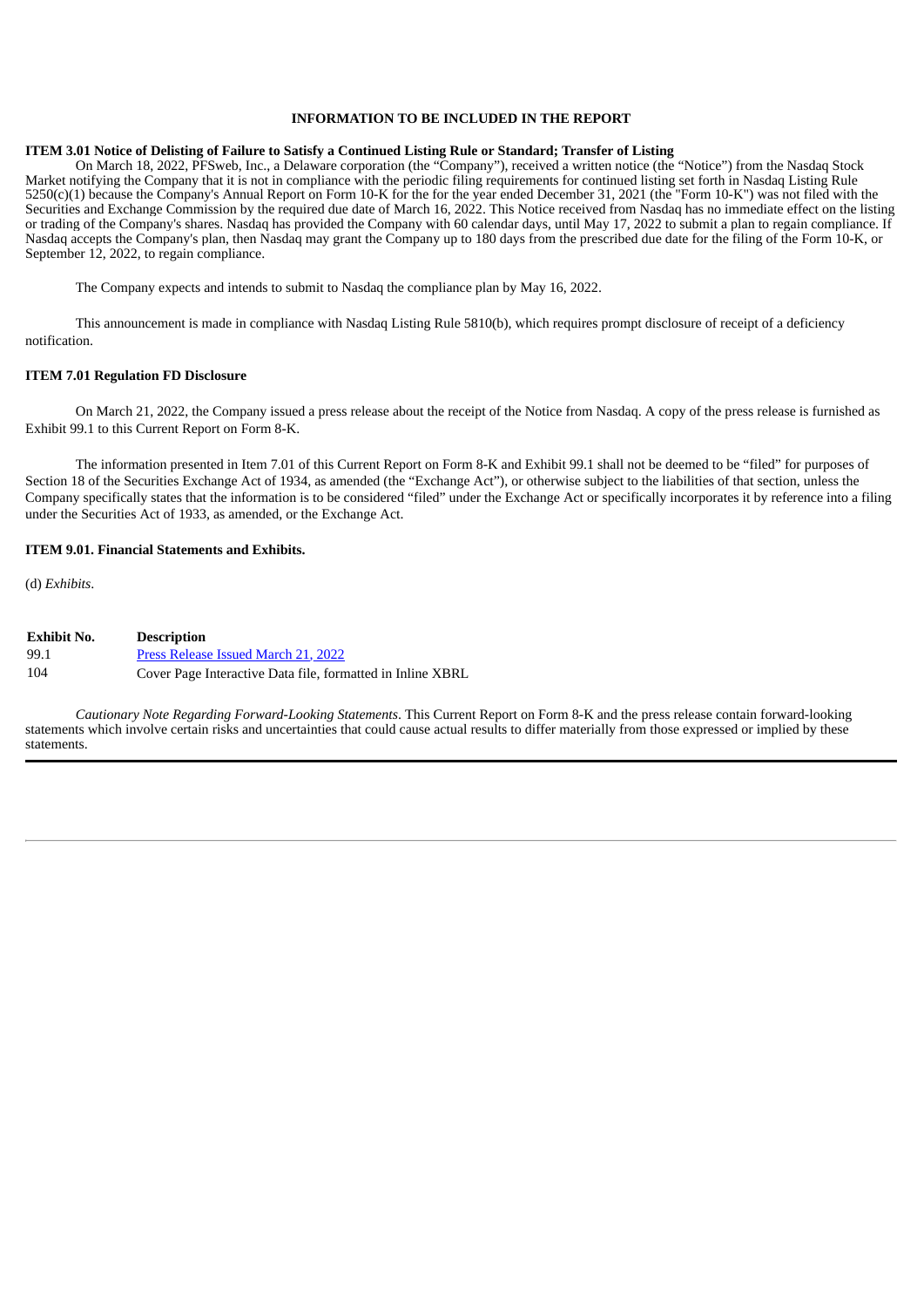#### **SIGNATURE**

Pursuant to the requirements of the Securities Exchange Act of 1934, the registrant has duly caused this report to be signed on its behalf by the undersigned hereunto duly authorized.

### **PFSweb, Inc.**

Dated: March 21, 2022 **By:** /s/ Thomas J. Madden

Thomas J. Madden Executive Vice President, Chief Financial Officer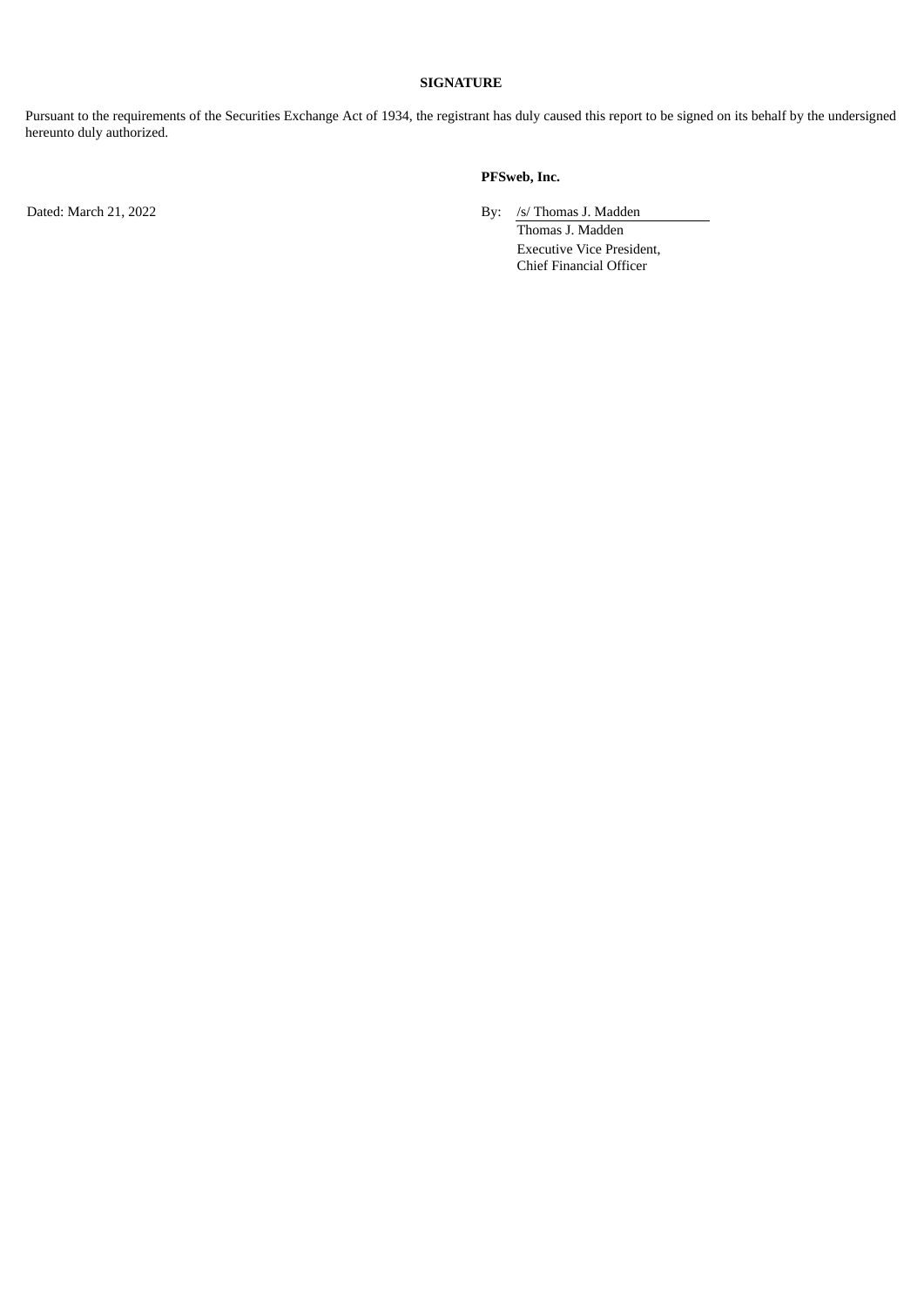## <span id="page-3-0"></span>**PFSweb Receives Nasdaq Notice on Late Filing of its Form 10-K**

*Notice has No Immediate Effect on the Listing or Trading of the Company's Shares*

**Allen, TX – March 21, 2022 –** PFSweb, Inc. (NASDAQ: PFSW) (the "Company"), a global commerce services company, announced that, as expected, it has received a notice from the Nasdaq Stock Market on March 18, 2022 notifying the Company that it is not in compliance with the periodic filing requirements for continued listing set forth in in Nasdaq Listing Rule 5250(c)(1) because the Company's Annual Report on Form 10-K for the year ended December 31, 2021 (the "2021 10-K") was not filed with the Securities and Exchange Commission by the required due date of March 16, 2022.

This Notice received from Nasdaq has no immediate effect on the listing or trading of the Company's shares. Nasdaq has provided the Company with 60 calendar days, until May 17, 2022, to submit a plan to regain compliance. If Nasdaq accepts the Company's plan, then Nasdaq may grant the Company up to 180 days from the prescribed due date for the filing of the 2021 10-K, or September 12, 2022, to regain compliance.

The Company expects and intends to submit to Nasdaq the compliance plan by May 16, 2022.

The Company continues to work diligently to complete its 2021 10-K and continues to target filing the 2021 10-K with the SEC in late April or early May 2022, and its Quarterly Report on Form 10-Q for the quarter ended March 31, 2022 by mid-June 2022, after which the Company anticipates maintaining compliance with its SEC reporting obligations and Nasdaq listing requirements.

This announcement is made in compliance with Nasdaq Listing Rule 5810(b), which requires prompt disclosure of receipt of a deficiency notification.

### **About PFS**

PFS, the business unit of PFSweb, Inc. (NASDAQ: PFSW) is a premier eCommerce order fulfillment provider. We facilitate each operational step of an eCommerce order in support of DTC and B2B retail brands and specialize in health & beauty, fashion & apparel, jewelry, and consumer packaged goods. Our scalable solutions support customized pick/pack/ship services that deliver on brand ethos with each order. A proven order management platform, as well as high-touch customer care, reinforce our operation. With 20+ years as an industry leader, PFS is the BPO of choice for brand-centric companies and household brand names, such as L'Oréal USA, Champion, Pandora, Shiseido Americas, Kendra Scott, the United States Mint, and many more. The Company is headquartered in Allen, TX with additional locations around the globe. For more information, visit www.pfscommerce.com or ir.pfsweb.com for investor information.

### **For Media:**

Longacre Square Partners Dan Zacchei/Joe Germani/Ashley Areopagita PFSweb@longacresquare.com